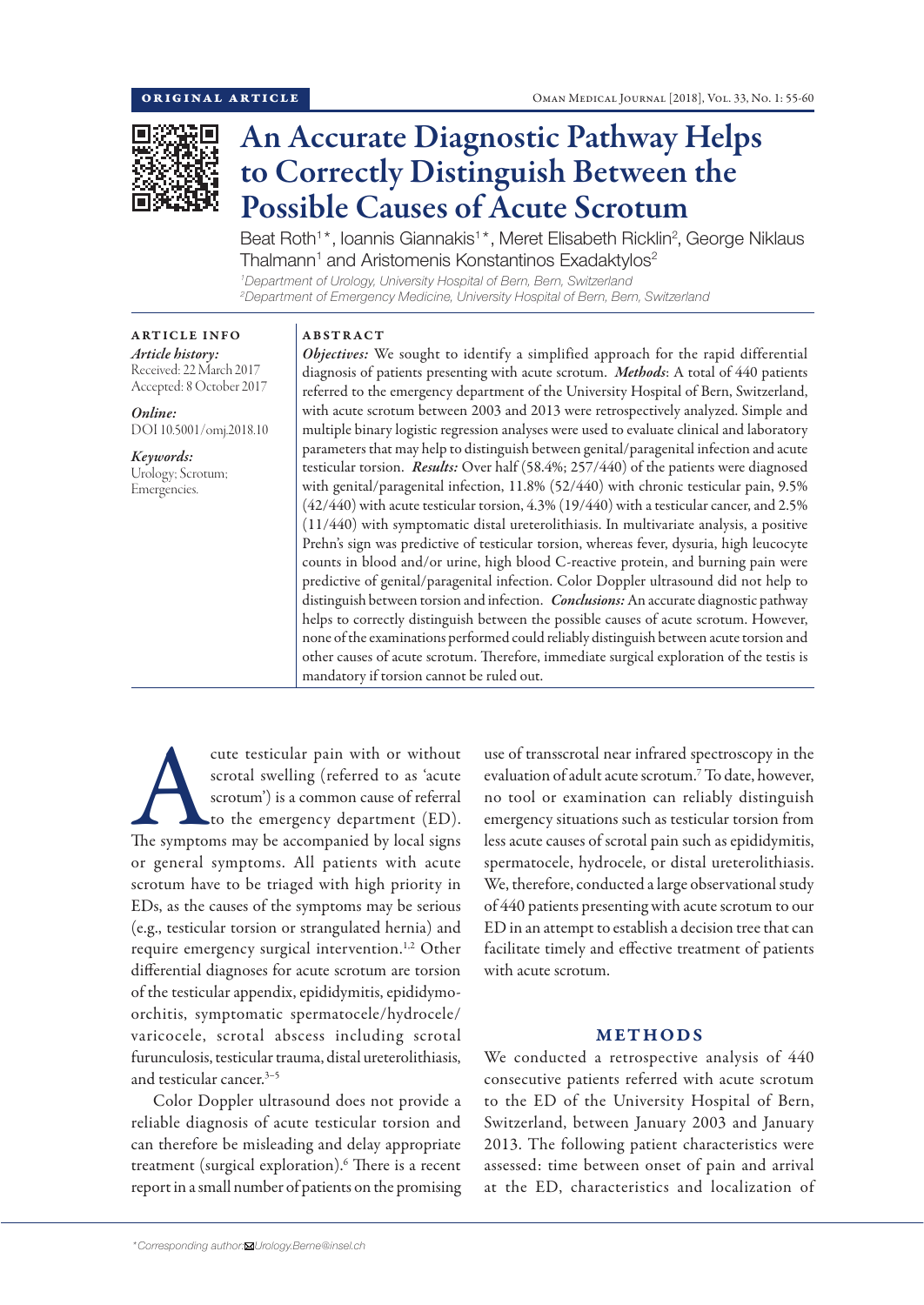pain, and Prehn's sign (positive or negative). All patients underwent clinical/physical, laboratory (blood analysis, urinalysis), and ultrasound examinations. Blood C-reactive protein (CRP) > 3 mg/L, total blood leucocytes (WBC) count > 10.4 g/L, and microscopically > 4 WBC or > 4 erythrocytes (Ec) per field were considered pathological. After the first assessment of the patients by emergency doctors, our hospital urologists including one of four senior urologists were involved in the care of all patients and made subsequent decisions on treatment (hospitalization, surgery, medical treatment, discharge).

To assess factors that help to distinguish between genital/paragenital infection and testicular torsion, simple and multiple binary logistic regression analyses were performed on the different laboratory parameters (CRP </> 3 ml/L, WBC </> 10.4 g/L, </> 4 WBC per field in urine, </> 4 Ec per field in urine), time between onset of pain and arrival in the ED, characteristics of pain, localization of pain, and Prehn's sign (positive or negative). This provided odds ratios (OR) with 95% confidence intervals (95% CI) and the corresponding *p*-value for each variable. All *p*-values and OR (95% CI) were based on the Wald test. All analyses were performed using R version 2.9.2 (R Foundation for Statistical Computing, Vienna, Austria).

This study was conducted according to local law. As only anonymous data was used in this study, no patient consent nor an ethical permission was needed.

## RESULTS

The median age of our cohort was 30 years (range: 16–76). Ninety-one percent (404) of patients were referred with testicular pain of  $\leq$  3 days duration, while 8.7% (36) had complained of testicular pain for > 3 days. Most patients presented with genital/ paragenital infections (58.4%; 257) or chronic testicular pain (11.8%; 52). Testicular torsion was diagnosed in 9.5% (42) of patients, testicular cancer in 4.3% (19), and symptomatic distal ureterolithiasis in 2.5% (11) of patients [Table 1].

Twenty-nine percent (128) of patients presented with attendant symptoms [Table 2]. Ten percent (48) of patients underwent emergency surgery because testicular torsion was suspected. This was confirmed in 87.5% (42/48) of these patients,



| <b>Diagnosis</b>                    | $n(\%)$   |
|-------------------------------------|-----------|
| Genital/paragenital infection       | 257(58.4) |
| Chronic testicular pain             | 52(11.8)  |
| Testicular torsion                  | 42(9.5)   |
| Testicular trauma                   | 22(5.0)   |
| Testicular cancer                   | 19(4.3)   |
| Symptomatic distal ureterolithiasis | 11(2.5)   |
| Symptomatic spermatocele            | 7(1.5)    |
| Scrotal furunculosis/atheroma       | 7(1.5)    |
| Inguinal hernia                     | 6(1.3)    |
| Symptomatic hydrocele               | 5(1.1)    |
| Varicocele                          | 4(0.9)    |
| Other                               | 8(1.8)    |

but 12.5% (6/48) of patients turned out to have acute epididymitis. Thirty-three percent (14/42) of patients with testicular torsion had a positive Prehn's sign at presentation, 19.0% (8/42) had no cremaster reflex, and 54.7% (23/42) had a retained testis unilaterally.

Seventy-three percent (14/19) of patients presenting with testicular cancer exhibited an enlargement of the testis with only mild symptoms (pain). Still, they were triaged as acute scrotum, mainly due to the huge enlargement of the scrotum. In all patients for whom testicular cancer was either suspected or could not be ruled out, an ultrasound examination was performed. The ultrasound examination in 4.3% (19) of patients strongly indicated testicular cancer, and each of these cases was confirmed intraoperatively. Histological investigation showed testicular seminoma in 21.0%

| <b>Table 2:</b> Attendant symptoms in patients $(n = 128)$ |
|------------------------------------------------------------|
| presenting at the emergency department with acute          |
| scrotum.                                                   |

| <b>Attendant symptom</b>              | $n (%)^*$ |
|---------------------------------------|-----------|
| Dysuria                               | 47(36.7)  |
| Fever                                 | 42(32.8)  |
| Nausea/emesis                         | 15(11.7)  |
| Lower abdominal pain                  | 11(8.5)   |
| Pain radiation to the groin           | 10(7.8)   |
| Hematospermia                         | 8(6.2)    |
| Macrohematuria                        | 6(4.6)    |
| Pain on ejaculation                   | 3(2.3)    |
| *Some patients had multiple symptoms. |           |

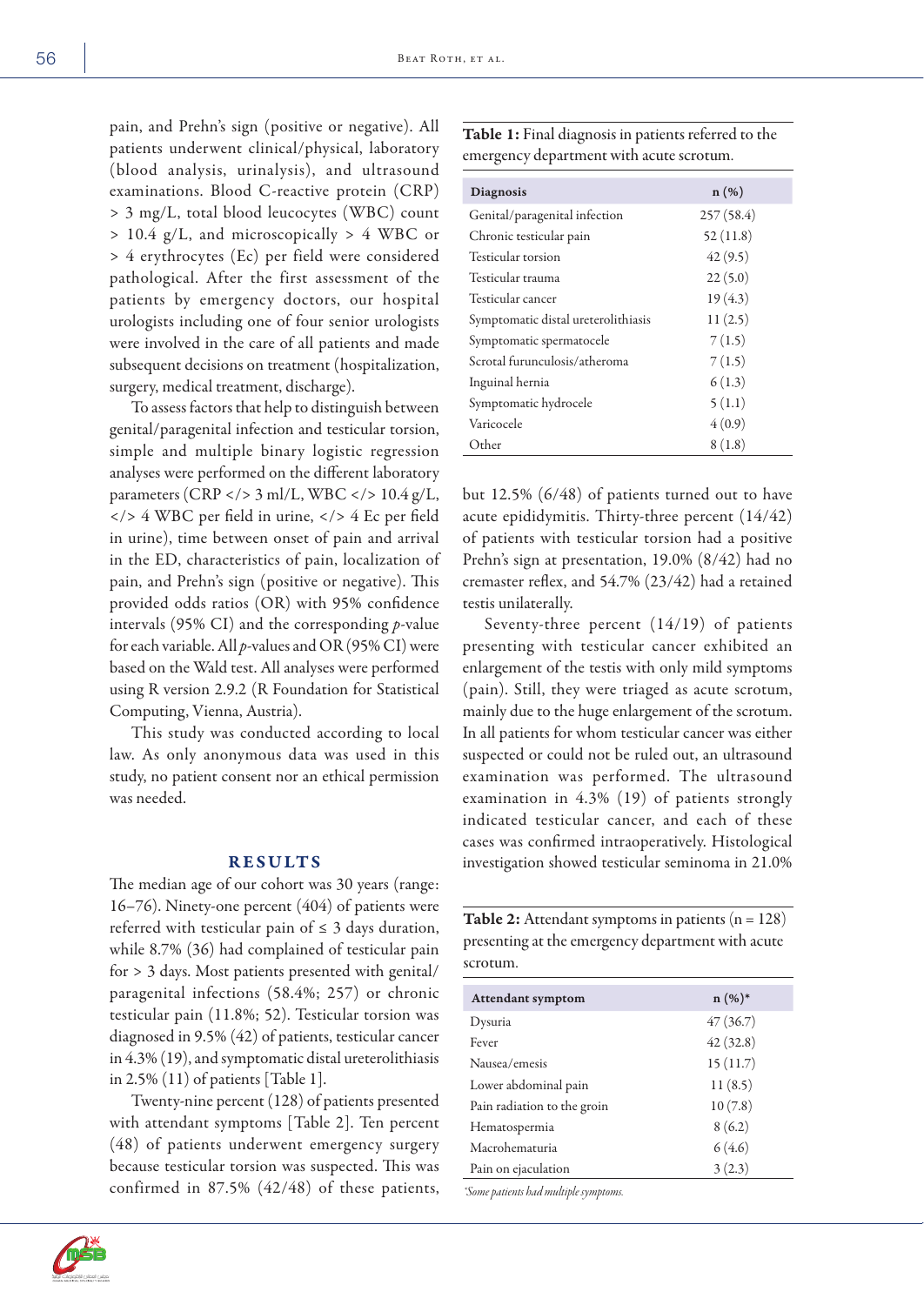(4/19) and non-seminomatous germ cell tumor in 78.9% (15/19) of these patients. Eighty-nine percent (17/19) of patients with testicular cancer exhibited pathological tumor markers (β-subunit of human chorionic gonadotropin and/or α-fetoprotein).

Of the 58.4% (257) of patients with genital/ paragenital infection, 90.2% (232/257) exhibited painful palpation, 49.0% (126/257) enlargement and 35.0% (90/257) swelling of the epididymis, and 15.1% (39/257) were hospitalized for further treatment.

All 42 patients with testicular torsion suffered from acute and increasing pain, which started ≤ 6 hours before their arrival at the ED. Of patients with genital/paragenital infection, 93.3% (240/257) presented with pain which started  $\leq 6$  hours before presentation at the ED, whereas only 6.6% (17/257) had pain for > 6 hours.

In 66.5% (293/440) of patients, both laboratory examinations and urinalysis were performed. Elevated CRP (> 3 mg/L) was found in 39.5% (116/293) of these patients, including 32.2% (83/257) of patients

with genital/paragenital infection, 21.4% (9/42) of patients with testicular torsion, and 47.3% (9/19) of patients with testicular cancer. A pathological WBC count (> 10.4 g/L) was observed in 28.0% (72/257) of patients with genital/paragenital infection, 26.1% (11/42) of patients with testicular torsion, and 31.5% (6/19) of patients with testicular cancer. Six percent (19/293) of patients examined presented with both pathological laboratory findings (CRP > 3 mg/L;  $WBC > 10.4$  g/L) and pathological urinalysis (> 4 WBC per field); 89.4% (17/19) of these patients had genital/paragenital infections, whereas 10.5% (2/19) had testicular torsion [Figure 1].

Ultrasound was performed in 86.5% (220/257) of patients with genital/paragenital infection. Fifty percent (110/220) of these patients had a pathological epididymis (enlargement) upon ultrasound examination and 46.3% (51/110) of these presented with additional hydrocele. Color Doppler ultrasound was performed in 47.6% (20/42) of patients with testicular torsion. In 65.0% (13/20) of these patients, pathological testicular



Figure 1: Diagnostic tree: The differential diagnosis according to the different laboratory parameters (blood leucocyte count (Lc), C-reactive protein (CRP), leucocyturia).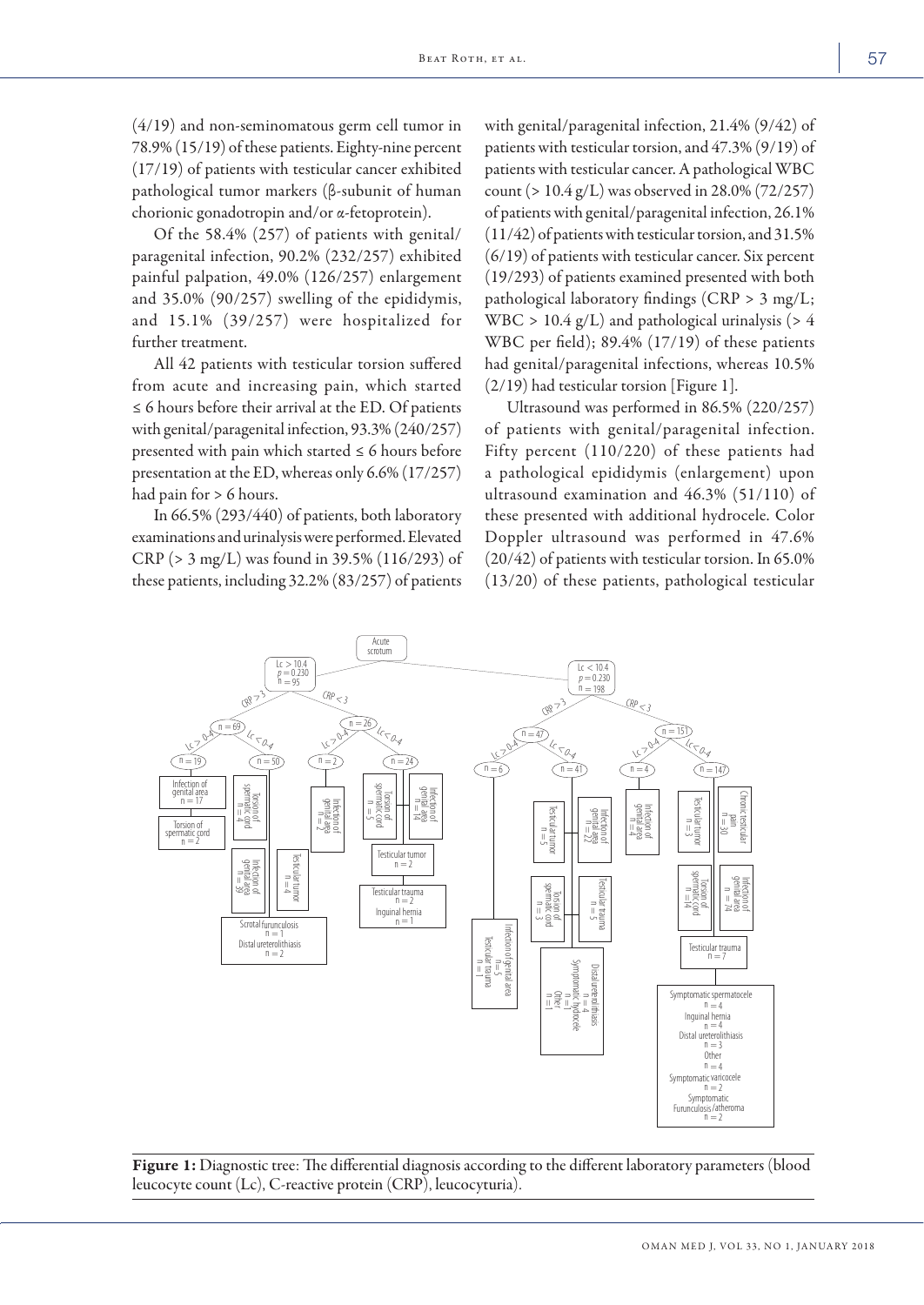| <b>Variables</b>                                    | Genital/paragenital infection |                 | <b>Testicular torsion</b> |                 |
|-----------------------------------------------------|-------------------------------|-----------------|---------------------------|-----------------|
|                                                     | OR (95% CI)                   | <i>p</i> -value | OR (95% CI)               | <i>p</i> -value |
| CRP > 3 (blood)                                     | $3.547(1.254 - 4.258)$        | 0.025           |                           | 0.780           |
| $WBC > 10.4$ (blood)                                | $5.548(2.761 - 12.587)$       | 0.023           |                           | 0.120           |
| $WBC > 4$ (urine)                                   | 7.257 (4.269–14.589)          | 0.002           |                           | 0.170           |
| Fever                                               | $5.028(1.929 - 13.103)$       | 0.001           |                           | 0.970           |
| Dysuria                                             | $5.652(2.18-14.655)$          | 0.004           |                           | 0.740           |
| Pain characteristics                                |                               |                 |                           |                 |
| Burning                                             | $0.537(0.327 - 0.885)$        | 0.015           |                           | 0.980           |
| Stabbing                                            | $2.731(1.772 - 4.209)$        | 0.001           | 95.976 (12.797-719.807)   | 0.001           |
| Pain spreading                                      |                               | 0.050           |                           | 0.630           |
| Positive Prehn's sign                               |                               | 0.110           | 5.941 (1.432–24.658)      | 0.014           |
| Time between onset of pain and<br>arrival at the ED |                               | 0.910           |                           | 0.910           |

Table 3: Multivariate analysis showing the odds ratio (OR) with 95% confidence interval (CI) for each of the variables relevant to predicting the correct diagnosis.

*CRP: C-reactive protein; WBC: white blood cells; ED: emergency department.*

perfusion was observed. The trigger for ultrasound was to rule out testicular tumor and/or epidydimitis if the symptoms were clinically unclear; Doppler ultrasound was performed if the symptoms and history pointed to inflammation (e.g., epidydimitis).

In multivariate regression analysis, a pathological WBC count in blood and/or urine, elevated CRP, dysuria, fever, and burning pain were independent and statistically significant predictors of genital/paragenital infection [Table 3]. A positive Prehn's sign was an independent predictor of testicular torsion, whereas color Doppler ultrasound was not [Table 3].

# DISCUSSION

Acute scrotal pain is a bag of surprises, as the hidden cause can vary from severe medical conditions, such as testicular torsion or a strangulated inguinal hernia, to benign causes such as symptomatic varicocele or hydrocele. In this retrospective study, we identified genital/paragenital infections (epididymitis, epididymo-orchitis, prostato-vesiculo-epididymitis) as the leading cause of acute scrotal pain (58.4%). Testicular torsion was the third leading cause affecting 9.5% of patients with acute scrotal pain. To avoid serious consequences (i.e., loss of testis) an accurate and fast diagnosis is mandatory within six hours of symptoms onset to decide whether surgery is needed. We demonstrated that no single factor can reliably predict the cause of an acute scrotum, but rather a combination of factors, including patient history (characteristics of pain, dysuria), clinical findings (fever, Prehn's sign), and laboratory tests (CRP and WBC in blood, WBC in urine). Noteworthy, an excellent collaboration between the emergency team and urologists is essential. However, as shown in our study, the experience of the urologists involved is another important factor. Because in our department an experienced urologist must always be involved, this could be the reason why none of the testicular torsions were missed, and 87.5% (42/ 48) scrotal explorations turned out to be testicular torsions.

In a retrospective seven-year review, Lyronis et al,<sup>1</sup> showed that the most common overall cause of acute scrotum in 140 boys presenting with scrotal pain was epididymo-orchitis (35%), followed by torsion of scrotal appendages. The most common cause in the subgroup of preschool-age boys was spermatic cord torsion ( $p < 0.020$ ). In contrast to these data on pediatric patients, D'Andrea et al,<sup>2</sup> identified in a two-year retrospective review an infection in 56% (72/128) of adult patients with testicular pain. Eight percent of patients were diagnosed with testicular torsion, 6% with testicular trauma, 14% with a varicocele, and 16% with a hydrocele.These data are in line with our findings that approximately one in 10 adult patients with acute scrotum turns out to have testicular torsion.

Epididymitis is classically described as a slowly increasing painful process, in contrast to the rather

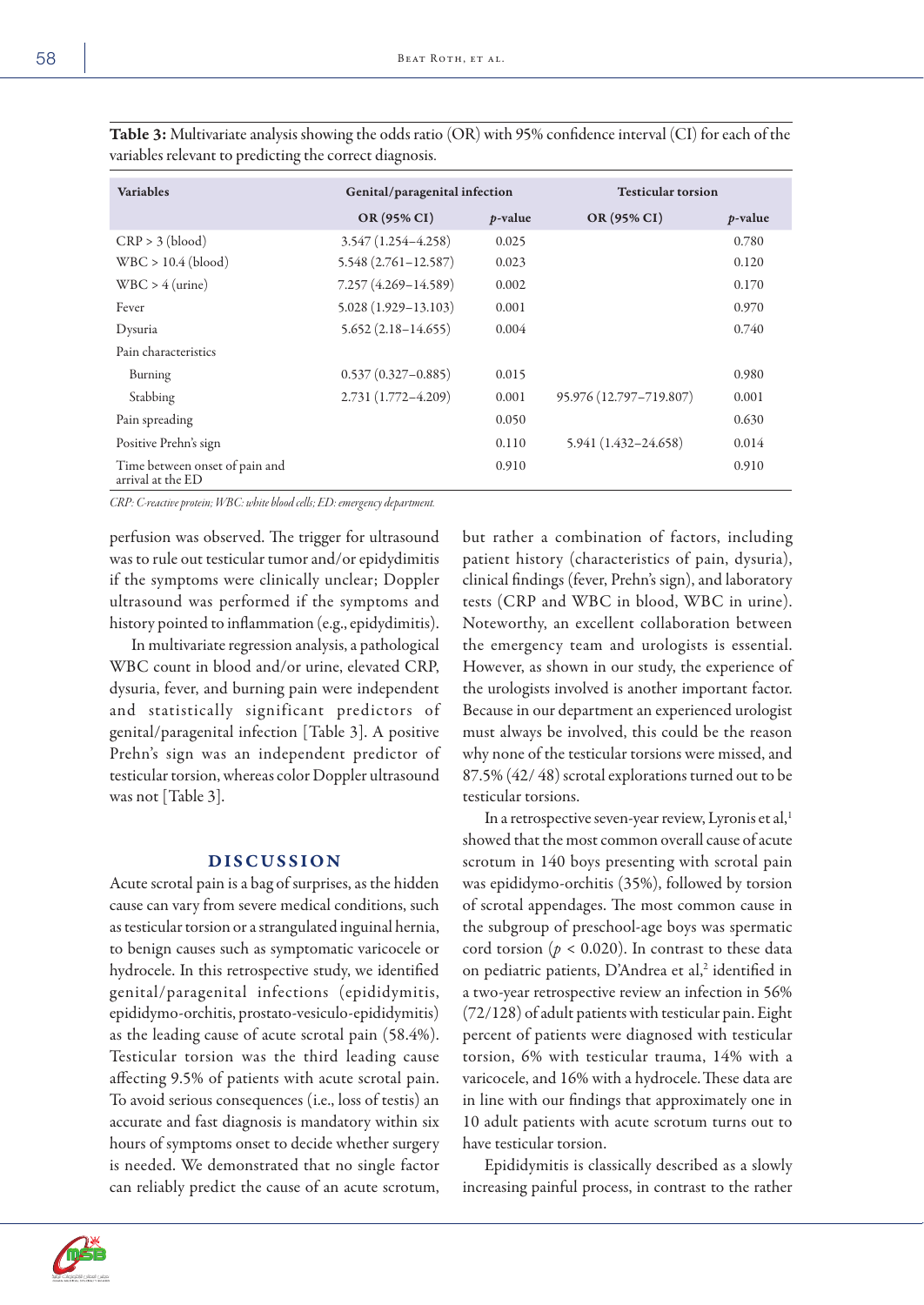acute onset of testicular torsion. However, making a clinical distinction between these two different causes of acute scrotum is often anything but obvious. The symptoms of patients with epididymitis range from local swelling and tenderness of the epididymis to massive erythema of the scrotum. Other attendant symptoms may be urethral discharge, dysuria, fever, and other lower urinary tract symptoms such as urethral burning.<sup>3</sup> Ultrasonic examination of patients with epididymitis can show dilatation of the epididymis and an accompanying hydrocele, as well as increased blood flow in the inflamed area.<sup>2</sup> In our study, only 15.5% (40/257) of patients with infection had pathological findings in the urine, which is in line with several published studies that reported pathological urine in 20% to 30% of patients with infection in the genital area.<sup>4,5</sup> Mironov et al,<sup>6</sup> conducted a laboratory study in 243 patients to establish the etiology of acute epididymitis. They found that acute epididymitis in sexually active young patients was caused primarily by sexually transmitted infections.However, urinary tract infection does not exclude testicular torsion, as two of the 42 patients with torsion in our cohort had > 4 WBC per field in urine.

In the present study, 9.5% (42/440) of patients with acute scrotum suffered from testicular torsion. In such cases, emergency surgical exploration must be performed as soon as possible, as irreversible ischemic injury to the testicular parenchyma may start to develop four to six hours after occlusion of the cord. As intratesticular blood flow was permanently absent in only 30% of these patients, there is no reliable, non-invasive diagnostic tool (not even color Doppler ultrasound), which is why surgical exploration is essential. Torsion can occur within or outside the tunica vaginalis in different age groups. Cases in neonates and children under 10 are rare but become more common in the second decade. This condition usually occurs in adolescents with fully descended testes and is often associated with an underlying structural malformation. In their metaanalysis, Hadway and Reynard7 found in patients suffering from testicular torsion a viable testis in 98% of patients with symptoms that lasted up to six hours at the time of surgery. Testicular viability dropped to 95% when surgery was performed within 12 hours and to < 89% when the patients underwent surgery within seven to 12 hours. The testis was saved in only 25% of patients when surgery occurred

later than 12 hours.7 In another study covering a 16-month period and a total of 104 patients with torsion; no single clinical finding was found to exclude testicular torsion. The clinical features (pain < 24 hour, nausea/vomiting, abnormal cremasteric reflex, high position of the testis, positive Prehn's sign) had 100% sensitivity for the diagnosis of testicular torsion. The clinical scoring system proved to be reliable, and reduced the negative exploration rate by > 55%. Ultrasound predictors alone were not able to identify all males with testicular torsion.8 Kalfa et al,<sup>9</sup> reported a sensitivity of 89.9%, a specificity of 98.8%, and a false-positive rate of 1% for color flow Doppler ultrasound in the diagnosis of testicular torsion. In the early phase of torsion (1–3 hours), the echogenicity of the testis appears normal. With progression, common findings include enlargement of the affected testis and increased or heterogeneous echogenicity. A definitive diagnosis of complete testicular torsion is made when blood flow is visualized on the normal side but is absent on the affected side. In patients with incomplete torsion, some arterial flow persists in the affected testis.2

Interestingly, in the present study, the time between onset of pain and presentation at the ED was not a factor that could distinguish between genital/paragenital infection and testicular torsion. While all patients with torsion presented in the ED within six hours of pain onset, there was still a high percentage of these patients with genital/paragenital infection (93.3%).

# **CONCLUSION**

Acute scrotum is a bag of surprises that demands immediate diagnostic resolution. While 58.4% of patients presenting at the ED with acute scrotum turned out to have inflammation in the genital/ paragenital area, 9.5% had testicular torsion demanding immediate surgical intervention. Because time matters in such patients due to testicular ischemia, a fast and reliable diagnostic tool is highly desirable. Unfortunately, there is none. The decision tree presented in this study, however, is a viable alternative approach, which demands close cooperation between the ED doctor and the urologist; 87.5% of surgical explorations for suspected testicular torsion turned out to be real ischemic torsions and not a single torsion was missed.